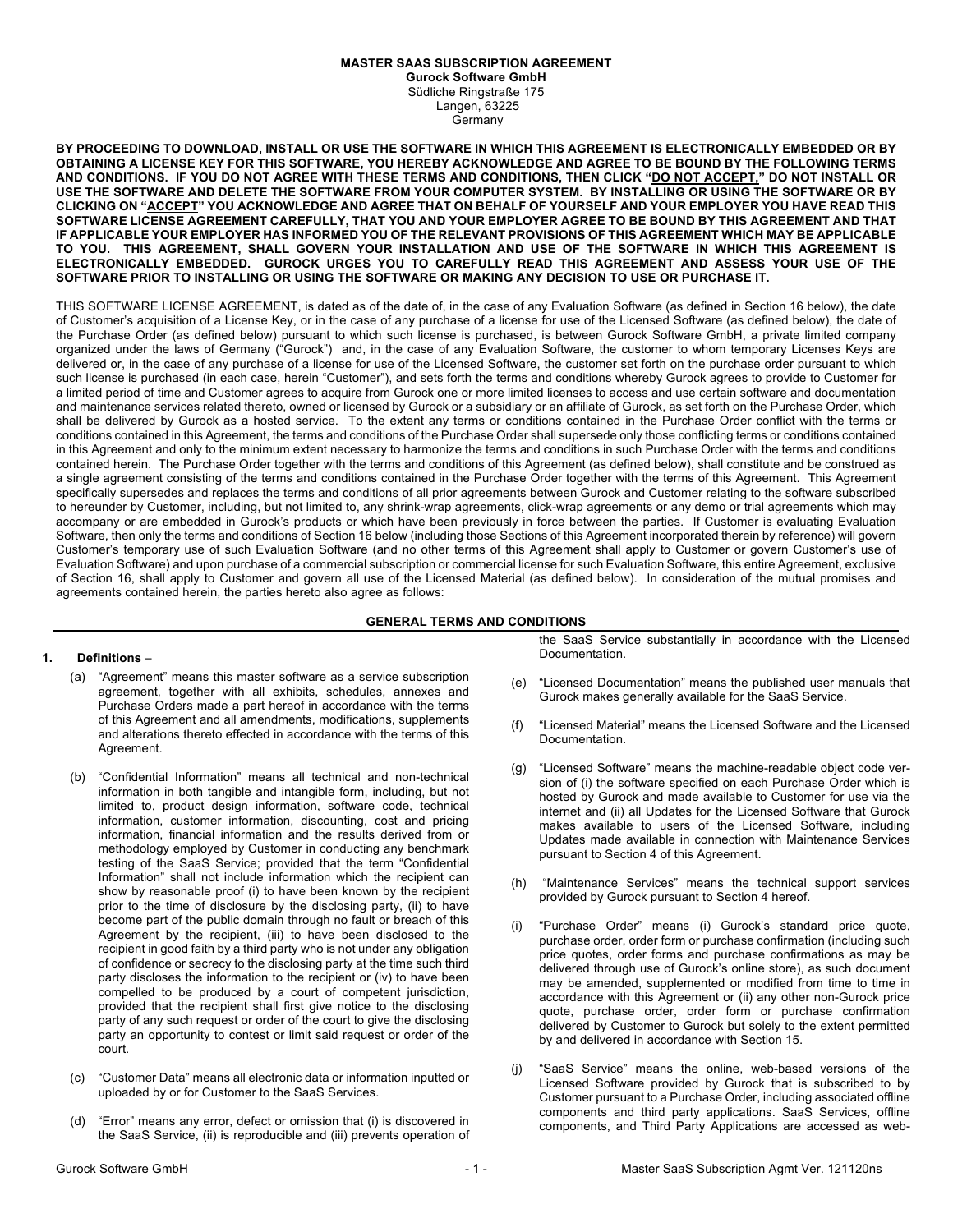based applications unless specifically or otherwise set forth in a Purchase Order.

- (k) "Subscription Term" means, with respect to any SaaS Service, (a) in the case of any Pre-Paid Subscription (as defined in Section 2(d) below), the period of time commencing on the date of purchase of the subscription and ending on the earlier of (a) the last day of the subscription period specified in the Purchase Order or (ii) the date upon which such Pre-Paid Subscription amount has been reduced to zero pursuant to Section 2(d) below; and (b) in the case of all other subscriptions, the subscription period specified on the Purchase Order pursuant to which Customer subscribed to such SaaS Service; together with, in the case of both clause (a) and (b), all renewals thereof effected in accordance with the terms of this Agreement; provided that to the extent no such time period or duration is specified in the Purchase Order pursuant to which Customer subscribed to such SaaS Service, the period of time or duration of the subscription shall be one (1) year commencing on the date of such Purchase Order, together with all renewals thereof effected in accordance with the terms of this Agreement.
- (l) "Use" means each particular instance the Customer accesses and executes operation of the Licensed Software through use of the SaaS Service.
- (m) "User" means individuals who are authorized by Customer to use the SaaS Service, for whom subscriptions to a SaaS Service have been purchased, and who have been supplied user identifications and passwords by Customer (or by Gurock at Customer's request). Users may include but are not limited to employees, consultants, contractors and agents of Customer, or, subject to the restrictions contained herein, third parties with whom Customer transacts business.
- (n) "Update" means any revision, enhancement, improvement or modification to or programming fix for the SaaS Service or Licensed Documentation which Gurock makes generally available, incorporates into and makes a part of the SaaS Service or Licensed Documentation and does not separately price or market.

## **2. SAAS SERVICE & SUBSCRIPTION TYPES** –

- (a) **SaaS Service** Subject to the terms and conditions of this Agreement, including, but not limited to the applicable restrictions set forth in Section 2(b) below, and subject further to Customer's full compliance herewith and according to the scope, time period and other terms indicated on the applicable Purchase Order delivered in connection with this Agreement, Gurock hereby grants Customer and Customer hereby accepts from Gurock, a limited, non-exclusive, non-sublicensable (except as otherwise expressly provided in Section 17(a) below), and non-transferable (except as otherwise expressly provided in Section 17(a) below) right and license during the Subscription Term to access and use the SaaS Service in accordance with the applicable restrictions and conditions contained in this Agreement. Customer acknowledges that the only right granted by Gurock to use the Licensed Software is via the SaaS Service as a software service hosted by Gurock and made available to Customer via the internet. Gurock does not grant Customer any right to install the Licensed Software on Customer's premises or on any equipment owned or controlled by Customer. Customer's right to use the SaaS Service during the Subscription Term shall extend to use by third parties under a written agreement with Customer to provide outsourcing services for Customer's own internal business operations; provided, that (i) such third parties have agreed to abide by the terms of this Agreement and (ii) Customer shall remain primarily liable for all acts and omissions by such third parties.
- (b) **Usage and Restrictions** Customer acknowledges and agrees that, as between Customer and Gurock, Gurock, its subsidiaries and affiliates and its licensors own and shall continue to own all right, title, and interest in and to the SaaS Service, Licensed Material and all derivatives thereof, including associated intellectual property rights under copyright, trade secret, patent, or trademark laws. This Agreement does not grant Customer any ownership interest in or to the SaaS Service or Licensed Material, but only a limited right and license to use the SaaS Service during the Subscription Term in accordance with the terms of this Agreement and each applicable Purchase Order. Customer further acknowledges and agrees that

the licenses granted hereunder and the restrictions applicable to Customer's access and use of the SaaS Service will vary according to the type SaaS Service subscribed to by Customer and the type of subscription purchased by Customer. One or more of the restrictions set forth in this Section 2 may apply to the SaaS Service depending upon the type of SaaS Service subscribed to by Customer, the type of subscription purchased and the terms contained in the applicable Purchase Order relating to the SaaS Services. Customer is encouraged to carefully review all terms and restrictions contained in this Section 2 and each Purchase Order. Customer hereby agrees to the following restrictions and conditions applicable to the SaaS Services as set forth in the Purchase Orders delivered by Customer under this Agreement:

- (i) For all SaaS Services made generally available by Gurock on a per-User subscription basis (a "User Subscription"), Customer may Use such SaaS Service by no more than the specified number of Users for which subscriptions have been purchased, as set forth in a Purchase Order; and
- (ii) For all SaaS Services made generally available by Gurock on a per-Use basis (a "Per-Use Subscription"), Customer may use such SaaS Service and execute the Licensed Software via the SaaS Service by no more than the number of Uses for which subscriptions have been purchased, as set forth in a Purchase Order.

Additional User subscriptions may be added during the Subscription Term for a pre-existing User Subscription,. User Subscriptions are for designated Users and shall not be used or shared by more than one User, but may be reassigned to new Users to replace existing Users by Customer providing prior written notice to Gurock. In no event shall Customer access or use a Service in contravention of the foregoing restrictions applicable to such SaaS Service or any other restrictions contained in this Agreement. In no event shall Customer operate, use or access the SaaS Service or Licensed Software in contravention of the foregoing restrictions applicable to the SaaS Service or the Licensed Software or any other restrictions contained in this Agreement.

- (c) **High Risk Usage Prohibited** Customer may not use the SaaS Services for any military or nuclear-engineering purposes or software applications related thereto or in connection with any software application that is used in connection with monitoring or assessing human health without the express prior written consent of Gurock.
- (d) **Other Restrictions**  Customer acknowledges that use of the SaaS Service impacts the computer storage and processing resources provided by Gurock to Customer and other users of the SaaS Service. Accordingly, Customer hereby agrees to review and comply with all computer storage and processing policies published by Gurock, from time to time, on its website at https://www.ideracorp.com/Legal/Gurock/DataStoragePolicy and to regularly review changes to such policies, as released by Gurock and published on such webpage from time to time. In the case of any pre-paid subscription (a "Pre-Paid Subscription"), the amount pre-paid by Customer in respect of such Pre-Paid Subscription shall be reduced each month by an amount calculated based upon Customer's actual Use during such month and Gurock's applicable tiered pricing.
- (e) **Renewal of Subscription Term** Upon expiration of each Subscription Term, unless otherwise specified in the applicable Purchase Order, all limited subscription licenses granted under this Agreement shall automatically renew for an additional Subscription Term equal to the preceding Subscription Term, and Gurock will invoice Customer at the then-current subscription-based price for such additional Subscription Term, unless Gurock is notified by Customer in writing within thirty (30) days from the date of receipt of Gurock's notice of renewal that Customer elects not to renew such limited subscription license for an additional Subscription Term.
- **Other Services** All SaaS Services and Maintenance Services subscribed to by Customer shall be governed by this Agreement, together with the applicable Purchase Orders delivered hereunder. Unless otherwise agreed by the parties in writing, all professional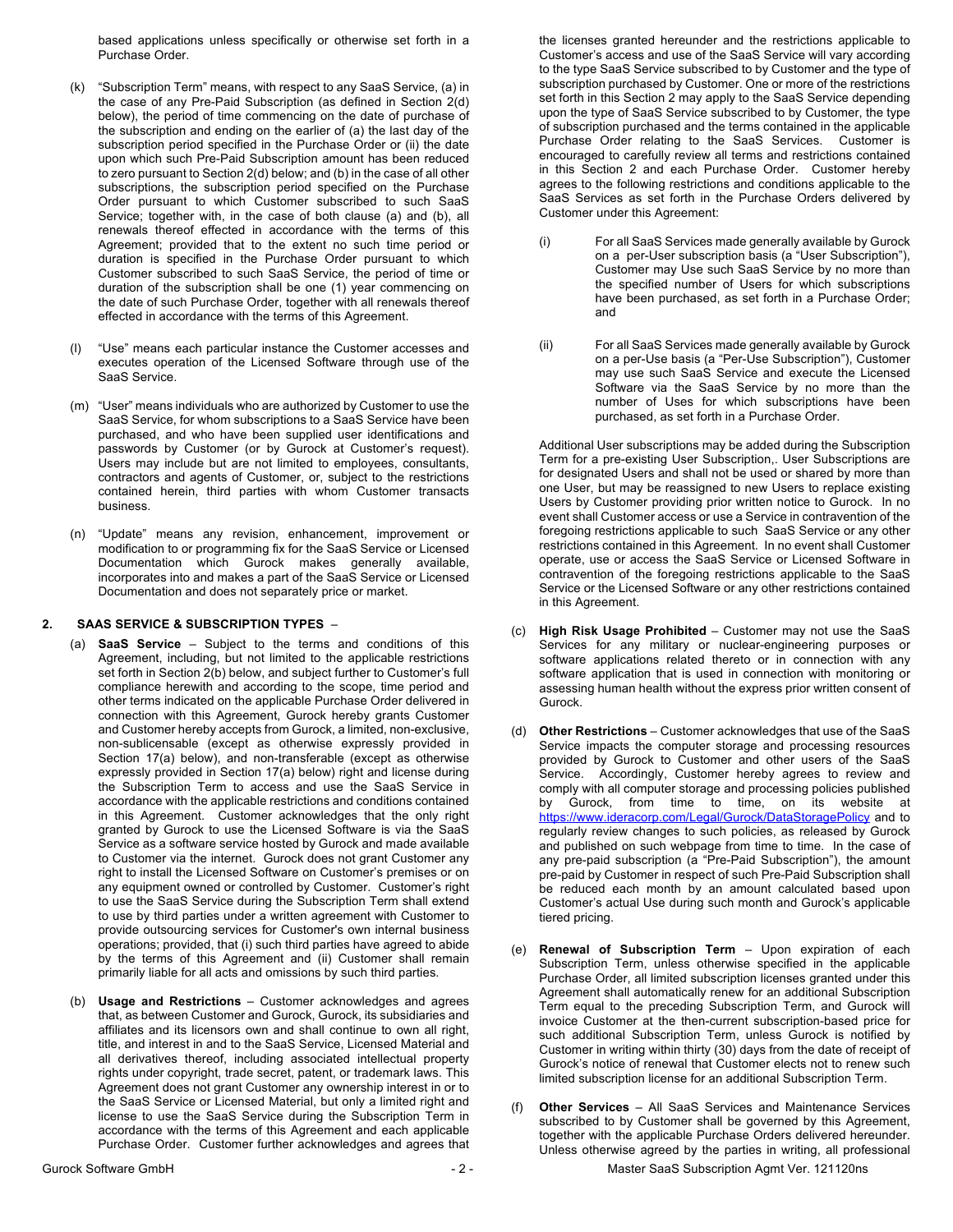services purchased by Customer in respect of the SaaS Services, if any, including implementation services, training services and professional services (collectively, "Ancillary Services"), shall be governed solely by a separate written mutually acceptable services agreement entered into by the parties or, in the absence of such agreement, Gurock's standard professional services agreement, and acceptance of the SaaS Service shall not be contingent upon Customer's acceptance of any such Ancillary Services.

(g) **Restrictions on Sublicensing** – In the event that Customer has purchased and paid for an Enterprise version of a SaaS Service, Customer may sublicense to third party customers and clients of Customer (each, a "Customer-Related Client") the limited right to access and use the SaaS Service during the Subscription Term for the benefit of such Customer-Related Client; provided, that (i) such Customer-Related Client complies with all terms and conditions of this Agreement, (ii) Customer remains fully and primarily liable for all acts and omissions by such Customer-Related Client, including any act or omission that constitutes a breach of this Agreement, (iii) Customer has entered into a written agreement with such Customer-Related Client that contains confidentially obligations substantially similar to, and as protective as, the confidentiality obligations contained herein and (iv) in no event shall any Customer-Related Client assign, transfer or sublicense any of its rights to access and use such SaaS Service. Except for the limited right to sublicense expressly provided in this Section 2(g), under no other circumstances may Customer sublicense any of its rights under this Agreement.

## **3. REGISTRATION AND PAYMENT TERMS** –

- (a) **Registration** To use and access the SaaS Service, Customer must register with Gurock at www.gurock.com by generating a username and password for each User ("Registration"). All passwords shall be personal and non-transferable. The parties shall treat all passwords and usernames generated for the purpose of Registration as Confidential Information.
- (b) **Payment** Upon delivery of a Purchase Order by Customer, Gurock shall deliver an invoice to Customer specifying the subscription fees payable pursuant to such Purchase Order for the Subscription Term. Customer shall pay all subscription fees specified therein within thirty (30) days of Customer's receipt of such invoice and shall pay such amount in the currency designated therein by Gurock. In the event that Customer elects to purchase a SaaS Service online through use of Gurock's website or online store, Customer is required to pay all fees due hereunder with a credit card, and Customer (i) shall provide Gurock with a valid form of credit card payment at the time of such purchase and to keep all such credit card information current and accurate in respect of all renewal fees, (ii) shall promptly notify Gurock if its credit card has changed or has been declined and (iii) hereby consents to Gurock automatically processing and charging all fees due by Customer hereunder as they become due, including all renewal fees, to the credit card submitted by Customer. All fees payable by Customer in respect of such Ancillary Services may be separately invoiced. Customer's payment obligation with respect to all subscription fees owing hereunder shall be independent of the provision of Ancillary Services, whether or not such Ancillary Services are separately invoiced. Any late payment of any amount owing hereunder shall accrue interest at a rate equal to the lesser of (i) 15% per annum and (ii) the maximum rate permitted by law.
- (c) **Taxes** All payments referred to in this Agreement are exclusive of value added tax, sales tax and any other applicable taxes, duties or imposts which (with the exception only of those based on Gurock's income) shall also be payable by Customer in accordance with applicable law.

**4. MAINTENANCE** – Gurock does not warrant that the SaaS Service will operate error-free or may be used error-free. Customer's right to use the SaaS Service during the Subscription Term shall include the provision of Maintenance Services by Gurock at no additional fee. Upon Customer's payment of the subscription fees associated with the Subscription Term purchased by Customer for the SaaS Service specified in a Purchase Order, Gurock shall provide Maintenance Services in accordance with this Section 4 and in accordance with any additional Maintenance Services terms specified in such Purchase Order. Gurock or its authorized representative will provide

Maintenance Services for the SaaS Service during each Subscription Term. Maintenance Services includes problem determinations, reasonable problem resolutions, provisioning of software program temporary fixes and new releases. Maintenance Services shall also include the additional Maintenance Service terms expressly set forth in writing in the Purchase Order delivered by Customer, which are hereby incorporated herein by reference. Maintenance Services shall entitle Customer to receive, at no additional cost, all Updates. Gurock shall reserves the right to update the SaaS Service at any time without notice to Customer.

# **5. PROPRIETARY RIGHTS**

- (a) Customer shall not acquire, by virtue of this Agreement, any right or license other than as expressly provided herein. Customer shall not reproduce the SaaS Services or the Licensed Material or other confidential or proprietary information of Gurock, except as provided in this Agreement. All proprietary rights in and to the SaaS Service, the Licensed Material and all Evaluation Software (as defined in Section 16 below), all derivatives, translations, modifications, adaptations, improvements, enhancements or developments thereof and all confidential or proprietary information of Gurock, including without limitation, all rights under and with respect to patents, copyrights, trademarks and rights under the trade secret laws of any jurisdiction shall remain the sole property of Gurock, its subsidiaries or affiliates or its applicable licensors, whether recognized by or perfected under applicable local law. Customer shall promptly notify Gurock of any infringement of Gurock's proprietary rights of which it becomes aware.
- (b) Customer shall retain ownership of all rights, title and interest in and to all Customer Data. Customer is solely responsible for obtaining all consents necessary to process any Customer Data, including any personally identifiable information inputted or uploaded into the SaaS Service or the Licensed Software by Customer or Users and Customer shall fully comply with all applicable laws governing the processing, disclosure, transmission or protection of personally identifiable information. Gurock shall maintain appropriate administrative, physical, and technical safeguards for protection of Customer Data as set forth in the Gurock Data Processing Agreement and the Gurock's Privacy Policy, as each may be amended from time to time, and available on the Gurock website. Gurock shall not (i) modify Customer Data, (ii) disclose Customer Data except as required by law or (iii) access or use Customer Data except (x) in accordance with Section 13, (y) to prevent or address service or technical problems, or (z) at Customer's request in connection with Maintenance Services.

# **6. LIMITED WARRANTIES**

- (a) **Warranty by Gurock** Gurock warrants to Customer that during the Subscription Term (the "Warranty Period") the SaaS Service will perform substantially as described in the accompanying Licensed Documentation. Gurock does not warrant that (i) the SaaS Service will satisfy or may be customized to satisfy any of Customer's requirements or any other particular use or (ii) the use of the SaaS Service will be uninterrupted or error-free. Laws from time to time in force may imply warranties that cannot be excluded or can only be excluded to a limited extent. This Agreement shall be read and construed subject to any such statutory provisions.
- (b) **Remedies**  If at any time during the Warranty Period, Gurock breaches the warranty set forth in clause (a) above, then Customer shall promptly notify Gurock of such Error or breach and Gurock shall (A) use all commercially reasonable efforts to correct such Error or breach within thirty (30) days of notification or (B) provide Customer within thirty (30) days of notification with a plan reasonably acceptable to Customer for correcting such Error or breach. If such Error or breach is not corrected or if a reasonably acceptable plan for correcting such Error or breach is not established within such thirty (30) day period, Customer may terminate this Agreement and Gurock shall refund to Customer the pro rata portion of all pre-paid subscription fees actually paid by Customer for the defective SaaS Service in respect of the remaining portion of the current Subscription Term. Gurock's obligations under this Section 6(b) shall be waived in the event such Error or breach is due to (I) any defect in or misconfiguration of Customer's computer hardware or network, (II) the failure of Customer's internet service, or (III) an unauthorized alteration, revision or configuration of the SaaS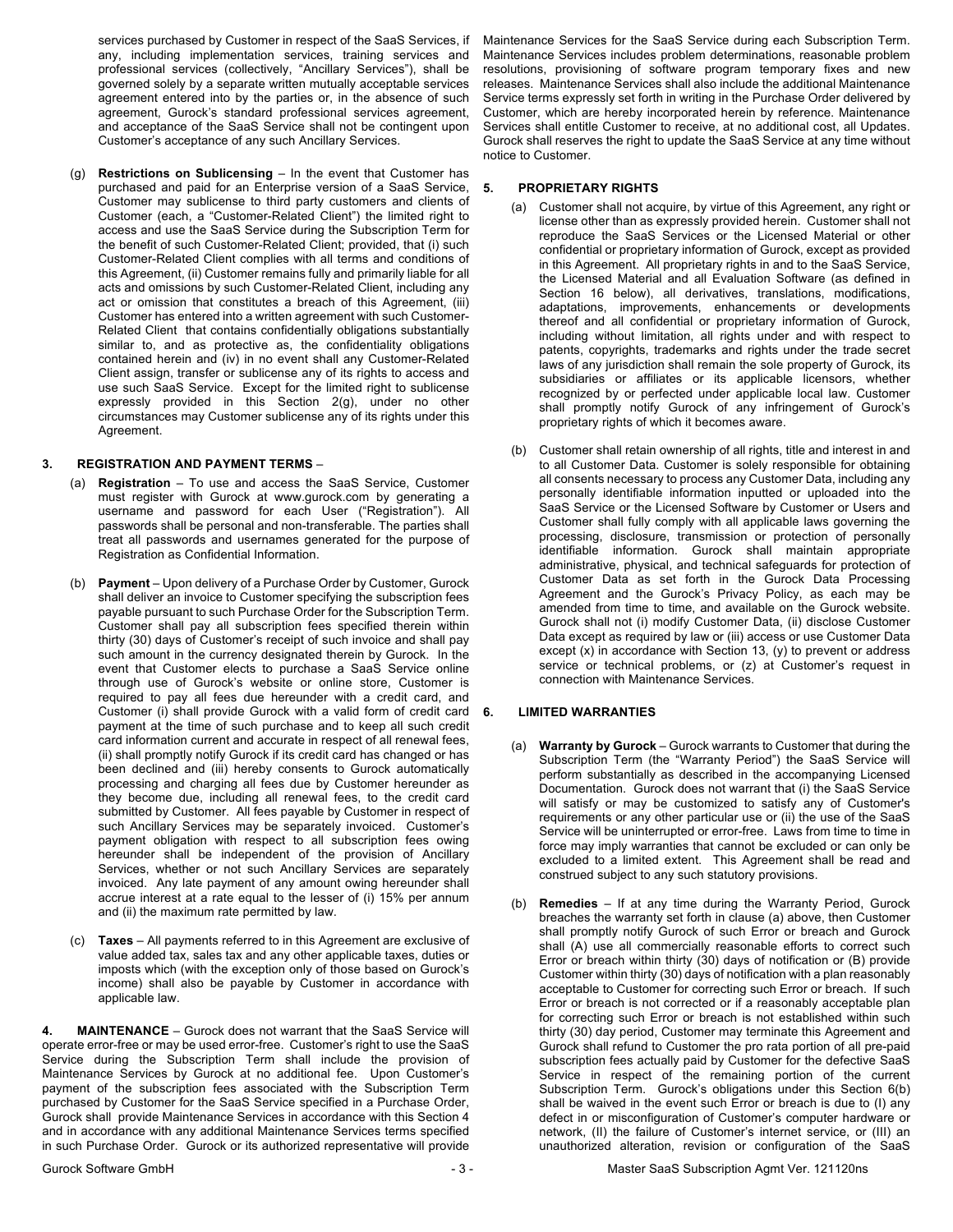Service or to Customer's computer system by Customer or its employees. Customer acknowledges that this Section 6(b) sets forth Customer's sole and exclusive remedy, and Gurock's and its authorized representatives' sole and exclusive liability, for any breach of warranty, Error or failure of the SaaS Service to function properly.

- (c) **Warranty by Customer**  Customer warrants to Gurock that Customer shall not (i) use the SaaS Service to process, store or transmit infringing, libelous, or otherwise unlawful or tortious material, or to process, store or transmit material in violation of thirdparty privacy rights, (ii) use the SaaS Service to transmit advertisements, viruses, worms, time bombs, Trojan horses or other harmful or malicious code, files, scripts, agents or programs, or (iii) attempt to gain authorized access to the SaaS Service, the Licensed Software or the related systems or networks used to maintain the SaaS Service.
- (d) **Third Party Websites**. Gurock may include in the SaaS Service links to other sites on the internet that are owned and operated by third parties, including other affiliates or customers of Gurock (all such internet sites, "Third Party Sites"). Customer acknowledges that Gurock is not responsible for the availability of, or the content located on or through, any Third Party Sites. Customer's use of Third Party Sites is subject to the terms of use and privacy policies of each such Third Party Site, and Gurock is not responsible for the products, services or content offered or made available on any Third Party Site.
- **(e) Disclaimer – EXCEPT AS EXPRESSLY PROVIDED IN THIS AGREEMENT, ALL WARRANTIES, REPRESENTATIONS, INDEMNITIES AND GUARANTEES WITH RESPECT TO THE SAAS SERVICE AND THE LICENSED MATERIAL, WHETHER EXPRESS OR IMPLIED, ARISING BY LAW, CUSTOM, PRIOR ORAL OR WRITTEN STATEMENTS BY GUROCK OR ITS AUTHORIZED REPRESENTATIVES OR OTHERWISE (INCLUDING, BUT NOT LIMITED TO ANY WARRANTY OF MERCHANTABILITY OR FITNESS FOR PARTICULAR PURPOSE) ARE HEREBY OVERRIDDEN AND DISCLAIMED.**

## **7. INDEMNITY**

- (a) **Indemnity by Gurock** Subject to this Section 7 and Section 8 below, Gurock agrees during the Subscription Term to indemnify, defend and hold harmless Customer from and against all claims, damages, losses, liabilities and expenses (including, but not limited to, reasonable attorneys' fees) arising out of any claim by a third party asserting that the SaaS Service, the Licensed Material or any of Customer's use thereof, infringes upon any third party's patent, copyright or trademark, provided that (i) Customer promptly notifies Gurock in writing no later than thirty (30) days after Customer's notice of any potential claim, (ii) Customer permits Gurock to defend, compromise or settle the claim, and provided further that no settlement intended to bind Customer shall be made without Customer's prior written authorization and (iii) Customer gives Gurock all available information, reasonable assistance, and authority to enable Gurock to do so.
- (b) **Alternative Remedy** If a claim described in Paragraph 7(a) may or has been asserted, Customer will permit Gurock, at Gurock's option and expense, to (i) procure the right to continue using the SaaS Service during the current Subscription Term or (ii) replace or modify the SaaS Service or the Licensed Material to eliminate the infringement while providing functionally equivalent performance. If neither of the foregoing remedies are practicable then Customer may terminate this Agreement and Gurock shall refund to Customer the pro rata portion of all pre-paid subscription fees actually paid by Customer for such SaaS Service in respect of the remaining portion of the current Subscription Term.
- **(c) Limitation** Gurock shall have no indemnity obligation to Customer hereunder if the violation or infringement claim results from (i) a correction or modification of the SaaS Service or Licensed Material not provided by Gurock or its authorized representative, (ii) the combination of the SaaS Service with other non-Gurock software or services, (iii) Customer's failure to obtain all consents and licenses necessary to process the Customer Data processed by Customer using the SaaS Service or (iv) continuing the allegedly infringing

activity after receiving written notice of such infringement claim from Gurock.

**(d) Indemnity by Customer** – Customer shall defend Gurock against all claims, damages, losses, liabilities and expenses (including, but not limited to, reasonable attorneys' fees) arising out of any claim by a third party asserting that the Customer Data or the Customer's processing of Customer Data through use of the SaaS Service infringes upon any third party's patent, copyright or trademark, provided that (i) Gurock promptly notifies Customer in writing no later than thirty (30) days after Gurock's notice of any potential claim, (ii) Gurock permits Customer to defend, compromise or settle the claim, and provided further that no settlement intended to bind Gurock shall be made without Gurock's prior written authorization and (iii) Gurock gives Customer all available information, reasonable assistance, and authority to enable Customer to do so.

**8. NO CONSEQUENTIAL DAMAGES – UNDER NO CIRCUMSTANCES WILL EITHER PARTY, THEIR RESPECTIVE AFFILIATES OR ANY OF THEIR RESPECTIVE AUTHORIZED REPRESENTATIVES BE LIABLE FOR ANY CONSEQUENTIAL, INDIRECT, SPECIAL, PUNITIVE, EXEMPLARY OR INCIDENTAL DAMAGES, WHETHER FORESEEABLE OR UNFORE-SEEABLE, BASED ON CLAIMS BY THE OTHER PARTY OR ANY THIRD PARTY (INCLUDING, BUT NOT LIMITED TO, CLAIMS FOR LOSS OF DATA, GOODWILL, PROFITS, USE OF MONEY OR USE OF THE LICENSED MATERIALS, INTERRUPTION IN USE OR AVAILABILITY OF DATA, STOPPAGE OF OTHER WORK OR IMPAIRMENT OF OTHER ASSETS), ARISING OUT OF BREACH OF EXPRESS OR IMPLIED WAR-RANTY, BREACH OF CONTRACT, MISREPRESENTATION, NEG-LIGENCE, STRICT LIABILITY IN TORT OR OTHERWISE, EXCEPT ONLY IN THE CASE OF PERSONAL INJURY WHERE AND TO THE EXTENT THAT APPLICABLE LAW REQUIRES SUCH LIABILITY. IN NO EVENT WILL THE AGGREGATE LIABILITY INCURRED IN ANY ACTION OR PROCEEDING BY GUROCK, ITS AFFILIATES OR ANY OF THEIR RESPECTIVE AUTHORIZED REPRESENTATIVES EXCEED THE TOTAL AMOUNT ACTUALLY PAID BY CUSTOMER FOR THE SPECIFIC LICENSED SOFTWARE THAT DIRECTLY CAUSED THE DAMAGE DURING THE CURRENT SUBSCRIPTION TERM.**

- **9. CONFIDENTIALITY** 
	- (a) **Confidentiality.** Customer acknowledges that the SaaS Service and the Licensed Materials incorporate confidential and proprietary information developed or acquired by or licensed to Gurock and that all results of testing of the SaaS Service, whether performed by Customer or another third party, are confidential. In no event will Customer publish or disclose the results of any testing or performance specifications of the SaaS Services without Gurock's express prior written consent. A party that receives Confidential Information (the "Receiving Party") from the other party (the "Disclosing Party") shall not: (i) export or re-export (within the meaning of US laws or other export control laws or regulations) any Confidential Information, except in strict compliance with US laws; (ii) reverse engineer any Confidential Information; or (iii) disclose or make available the Disclosing Party's Confidential Information to any of the Receiving Party's employees, agents, contractors or consultants or to any third parties, except those that have agreed in writing to be bound by terms and conditions substantially similar to, and no less restrictive with respect to limitations on use and disclosure, than those contained in this Agreement and each of which have a "need to know" in order to carry out the purposes set forth in this Agreement. Each party shall take all reasonable precautions necessary to safeguard the confidentiality of all Confidential Information disclosed by the other party, including those precautions (A) taken by the disclosing party to protect its own Confidential Information and (B) which the disclosing party or its authorized representative may reasonably request from time to time. Neither party shall allow the removal or defacement of any confidentiality or proprietary notice placed on the Confidential Information disclosed by the disclosing party. The placement of copyright notices on Confidential Information shall not constitute publication or otherwise impair their confidential nature of such information.
	- **(b) Disclosure**  If an unauthorized use or disclosure of the disclosing party's Confidential Information occurs within the recipient party's enterprise, the recipient party will immediately notify the disclosing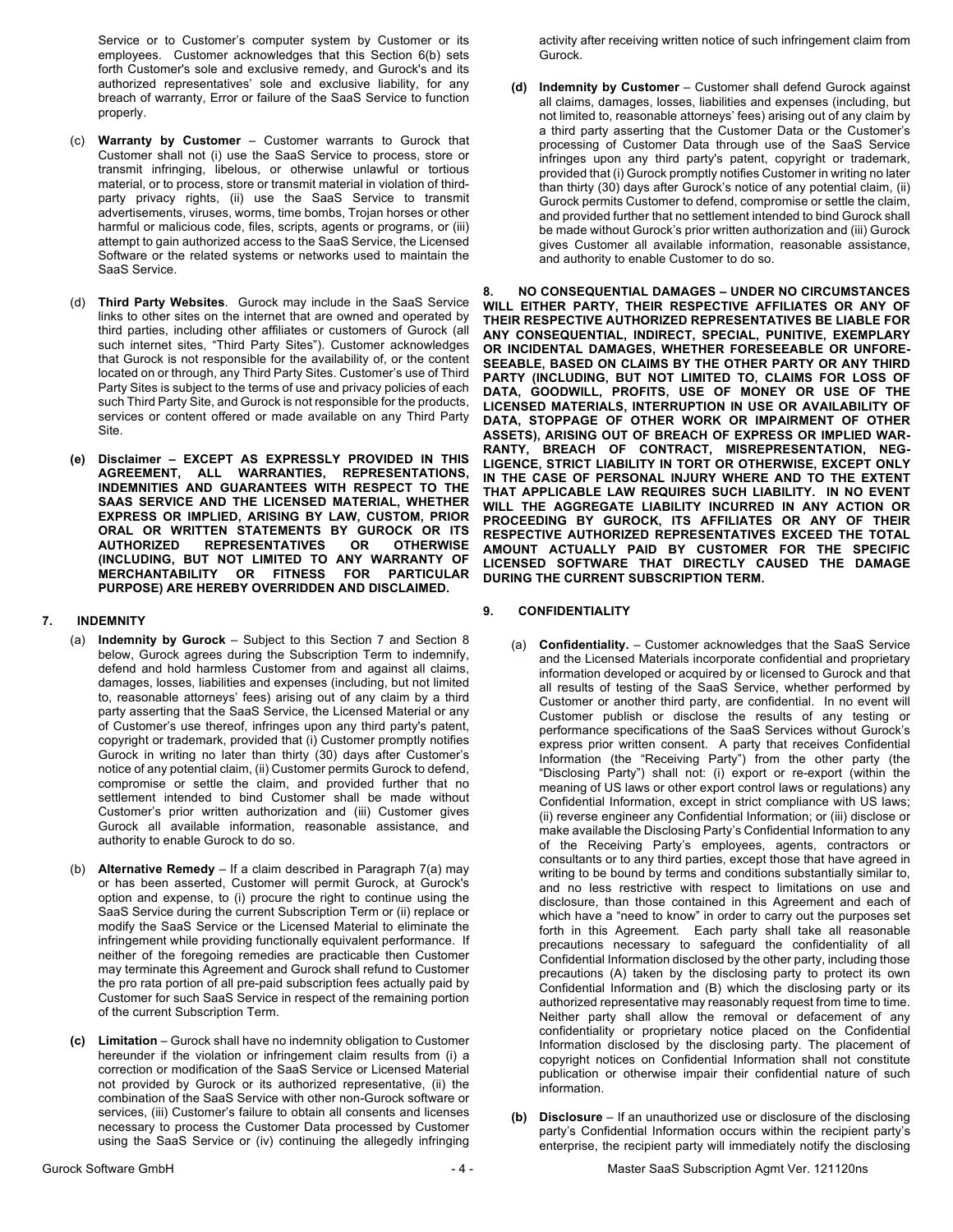party or its authorized representative and take, at recipient party's expense, all steps which may be available to recover such Confidential Information and to prevent its subsequent unauthorized use or dissemination.

**10. TERMINATION** – Customer's right to access and use a SaaS Service will automatically terminate upon expiration or termination of the Subscription Term for such SaaS Service. In addition to the termination rights afforded Customer in Sections 6(b) and 7(b) hereof, upon 30-days prior written notice to Gurock, Customer may terminate this Agreement and all subscriptions purchased hereunder; provided, however, that Customer shall not be entitled to any refund or credit (except as otherwise expressly set forth in Sections 6(b) and 7(b) of this Agreement) of any amounts paid by Customer or a release from or cancellation, waiver or novation of any amounts payable or promised to be paid by Customer hereunder and all such amounts payable or promised to be paid by Customer in respect of the remaining portion of the current Subscription Term shall automatically accelerate, become immediately due and payable and shall survive termination of this Agreement. If Customer or any of Customer's employees, consultants, authorized representatives or permitted third parties breach any term or condition of this Agreement, Gurock may terminate this Agreement, without judicial or administrative resolution or obligation to refund and all amounts payable or promised to be paid by Customer in respect of the remaining portion of the current Subscription Term shall automatically accelerate, become immediately due and payable and shall survive termination of this Agreement. This Agreement will terminate automatically if Customer ceases to do business, becomes insolvent, goes or is put into receivership or liquidation, passes a resolution for its winding up (other than for the purpose of reconstruction or amalgamation) or for any of the foregoing, makes an arrangement for the benefit of its creditors, enters into bankruptcy, suspension of payments, moratorium, reorganization or any other proceeding that relates to insolvency or protection of creditors' rights or takes or suffers any similar action in consequence of debt. Upon the termination of this Agreement for any reason, all rights granted to Customer hereunder will cease, and Customer will promptly (A) cease access to and use of the SaaS Service and purge any Licensed Software and any related Updates from all of Customer's computer systems, storage media and other files, (B) destroy the Licensed Documentation and all copies thereof and (C) deliver to Gurock an affidavit certifying that Customer has complied with these termination obligations. The provision of Sections 1, 3(a), 3(b), 8 through 15 and 17 shall survive the termination of this Agreement.

**11. U.S. EXPORT RESTRICTIONS** – Customer acknowledges that the Licensed Materials and all related technical information, documents and materials are subject to export controls under the U.S. Export Administration Regulations. Customer covenants and agrees to comply with all import and export control regulations of the United States with respect to the Licensed Material. Customer acknowledges that it may not re-export or divert the Licensed Material or any related technical information, document or material, or direct derivatives thereof, to any country set forth on the U.S. Department of Commerce's list of State Sponsors of Terror (currently, Iran, North Korea, Sudan and Syria), including any future changes to the government's list of State Sponsors of Terror.

**12. EQUITABLE RELIEF** – The parties recognize that Sections 5, 9, 11 and 13 are necessary for the protection of the business and goodwill of the parties and are considered by the parties to be reasonable for such purpose. The parties agree that any breach of such Sections would cause the other party substantial and irreparable damage and therefore, in the event of any such breach, in addition to other remedies which may be available, the nonbreaching party shall have the right to seek specific performance and other injunctive and equitable relief in a court of law.

**13. REPORTING & AUDIT**– Gurock reserves the right to gather data on usage of the SaaS Service by Customer, including server IP addresses, email addresses of Users, domain counts, the number of Uses, the quantity of Customer Data, and applications processed and other information deemed relevant, to ensure that the SaaS Service is being used in accordance with the terms of this Agreement. Customer hereby consents to Gurock gathering and processing such usage information and agrees not to block, electronically or otherwise, the transmission of data required for compliance with this Agreement. Any unauthorized use of the SaaS Service by Customer or other use by Customer in violation of the restrictions contained in this Agreement shall be deemed a material breach of this Agreement. In addition to the foregoing, within ten (10) business days of Customer's receipt of Gurock's written request, Customer shall provide to Gurock a written report certifying to Gurock the number of users of the SaaS Service, the identity of the Users, the total number of Uses, the quantity of Customer Data or applications processed

using the SaaS Service, in each case for the time period so specified in Gurock's written request, together with such other information as may be requested by Gurock and necessary to confirm Customer's compliance with the terms of this Agreement. The auditing, reporting and certification rights and obligations set forth in this Section 13(a) shall survive termination of this Agreement for a period of eighteen months.

**14. ENFORCEABILITY** – If for any reason a court of competent jurisdiction finds any provision of this Agreement, or portion thereof, to be unenforceable, void, invalid or illegal, that provision shall be enforced to the maximum extent permissible so as to effect the intent of the parties, and the remainder of this Agreement shall continue in full force and effect.

# **15. ENTIRE AGREEMENT**

- (a) Customer acknowledges that it has read this Agreement, understands it and agrees to be bound by its terms. Customer and Gurock further agree that, subject to clause (b) below, this Agreement, together with all Purchase Orders delivered in connection herewith and all exhibits, schedules and annexes hereto, is the complete and exclusive statement of the agreement between Customer and Gurock and supersedes all proposals, oral or written, and all other communications between the parties relating to the subject matter of this Agreement, including any shrink-wrap agreements, click-wrap agreements or demo or trial agreements which may accompany or be embedded in the SaaS Service or the Licensed Material or which may have been previously in force between the parties. Subject to clause (b) below, this Agreement may not be amended, modified, supplemented or altered except by a written agreement that is signed by both parties.
- **(b) UNDER NO CIRCUMSTANCES MAY THE TERMS OF THIS AGREEMENT OR ANY GUROCK PURCHASE ORDER BE AMENDED, MODIFIED, SUPPLEMENTED, ALTERED, SUPERSEDED OR REPLACED BY ANY NON-GUROCK INVOICE OR NON-GUROCK PURCHASE ORDER OR OTHER SIMILAR INSTRUMENT DELIVERED BY CUSTOMER TO GUROCK. EACH PARTY ACKNOWLEDGES AND AGREES THAT, SOLELY AS A CONVENIENCE TO CUSTOMER AND ONLY FOR CUSTOMER'S INTERNAL ACCOUNTING PROCEDURES, CUSTOMER MAY DELIVER TO GUROCK A CUSTOMER INVOICE OR CUSTOMER PURCHASE ORDER OR OTHER SIMILAR DOCUMENT FOR ANY TRANSACTION CONTEMPLATED HEREUNDER AND THAT NO ACTION BY GUROCK, INCLUDING GUROCK'S DELIVERY OF THE SAAS SERVICES OR ANY LICENSED MATERIALS OR ACCEPTANCE OF PAYMENT, SHALL BE DEEMED TO BE ACCEPTANCE OF ANY OF THE TERMS OR CONDITIONS CONTAINED IN SUCH CUSTOMER INVOICE OR CUSTOMER PURCHASE ORDER OR OTHER SIMILAR INSTRUMENT AND SUCH TERMS AND CONDITIONS SHALL BE VOID AND OF NO FORCE OR EFFECT, UNLESS ACCEPTED BY GUROCK PURSUANT TO A WRITTEN INSTRUMENT SIGNED BY BOTH PARTIES.**

# **16. TRIAL LICENSE**

- (a) If Customer is evaluating Evaluation Software (as defined below), then only the terms and conditions of this Section 16 (including those Sections of this Agreement incorporated in this Section 16 by reference) will govern Customer's temporary use of such Evaluation Software (and no other terms of this Agreement shall apply to Customer or govern Customer's use of Evaluation Software) and upon purchase of a commercial license or commercial subscription for such Evaluation Software, this entire Agreement, exclusive of this Section 16, shall apply to Customer and govern all use of the SaaS Service and the Licensed Material.
- (b) Gurock is the owner and provider of certain proprietary software and documentation that Customer may request to use, from time to time, on a temporary basis for the sole purpose of testing and evaluating such software prior to purchasing a commercial subscription for such software ("Evaluation Software"). All access and usage of Evaluation Software by Customer requires a temporary User generated username and password ("Trial Registration") and Customer is only